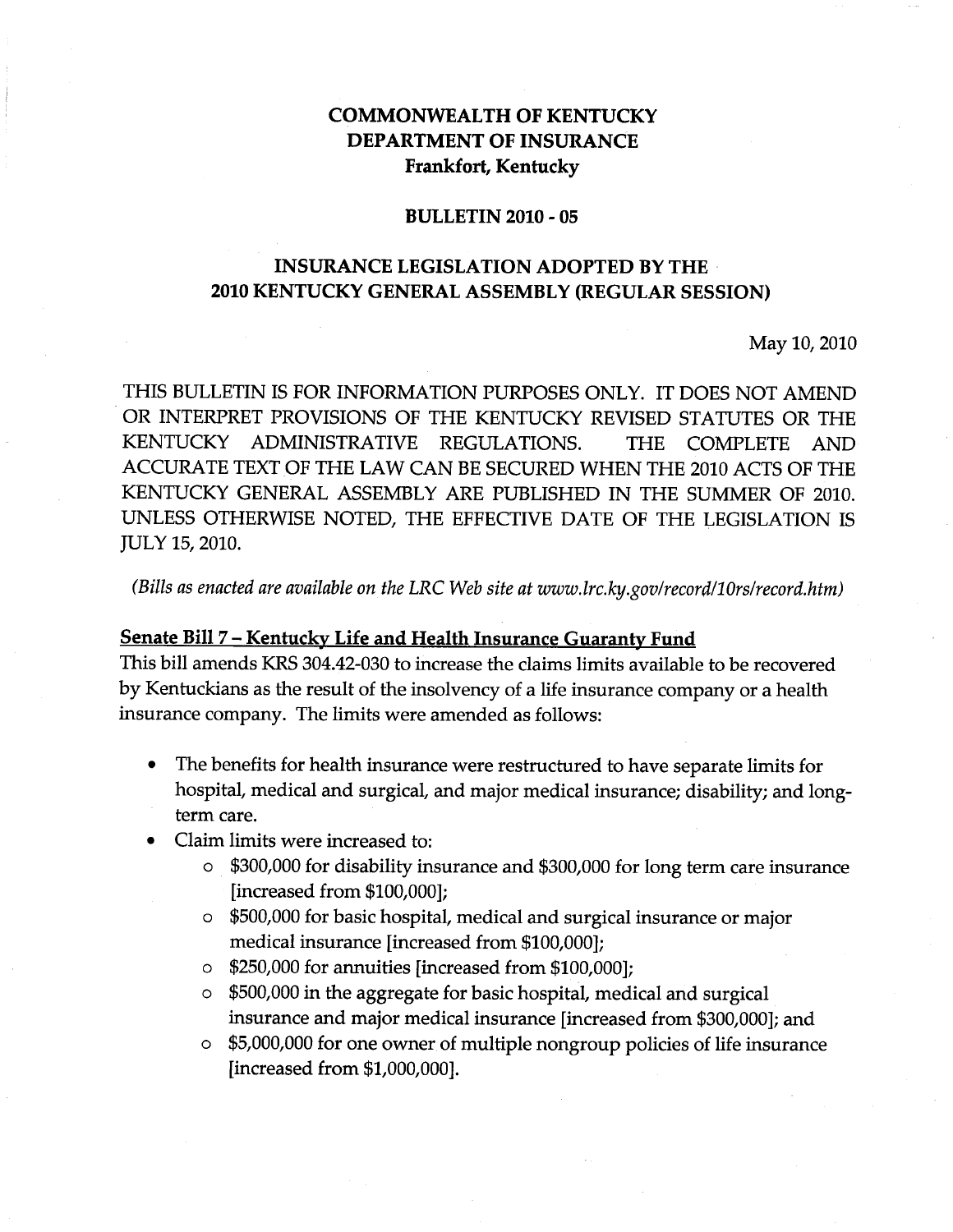Additionally, the bill excludes Medicare Part C (Medicare Advantage) and Medicare Part D (prescription drug coverage) from coverage through the state guaranty fund.

*Contact: Financial Standards and Examination Division (502) 564-6082*

# Senate Bill 18 - Health Care Services Provided in Clinical Trials for the Treatment of Cancer

This bill creates a new statute in KRS 304 Subtitle 17A to prohibit a health benefit plan from excluding coverage for routine patient healthcare costs incurred in the course of a cancer clinical trial if the health benefit plan would otherwise cover the routine healthcare. The bill clarifies that routine patient healthcare is subject to all terms and conditions under the health benefit plan, and that health benefit plans are not required to offer cancer clinical trial services by a participating provider.

| Contact: | Health and Life Division |
|----------|--------------------------|
|          | $(502) 564 - 6088$       |

### Senate Bill 77 – Self-Insurance Groups

This bill amends various statutes related to liability self-insurance groups and workers' compensation self-insured groups to provide technical clarifications to existing statutes in accordance with current practices and to bring parity between the statutes governing these self-insurance groups.

Specifically, this bill includes amendments to the following statutes:

- Amends KRS 304.33-020, 304.48-250 to clarify that liability self-insurance groups fall under the scope of the rehabilitation and liquidation statutes in the Kentucky Insurance Code rather than bankruptcy proceedings should a group become insolvent;
- Amends KRS 304.48-090 to allow liability self-insurance groups the same investment capabilities afforded to workers' comp self-insured groups;
- Amends KRS 304.48-140 to require the board of trustees of a liability selfinsurance group to establish a formal conflict-of-interest policy in the same manner required of workers' compensation self-insurance groups and to prohibit trustees of liability self-insurance groups formed by governmental entities from being employees, officers or agents of administrators or service organizations;
- Amends KRS 304.48-170 to require liability self-insurance groups to file quarterly financial statements in the same manner as workers' compensation self-insurance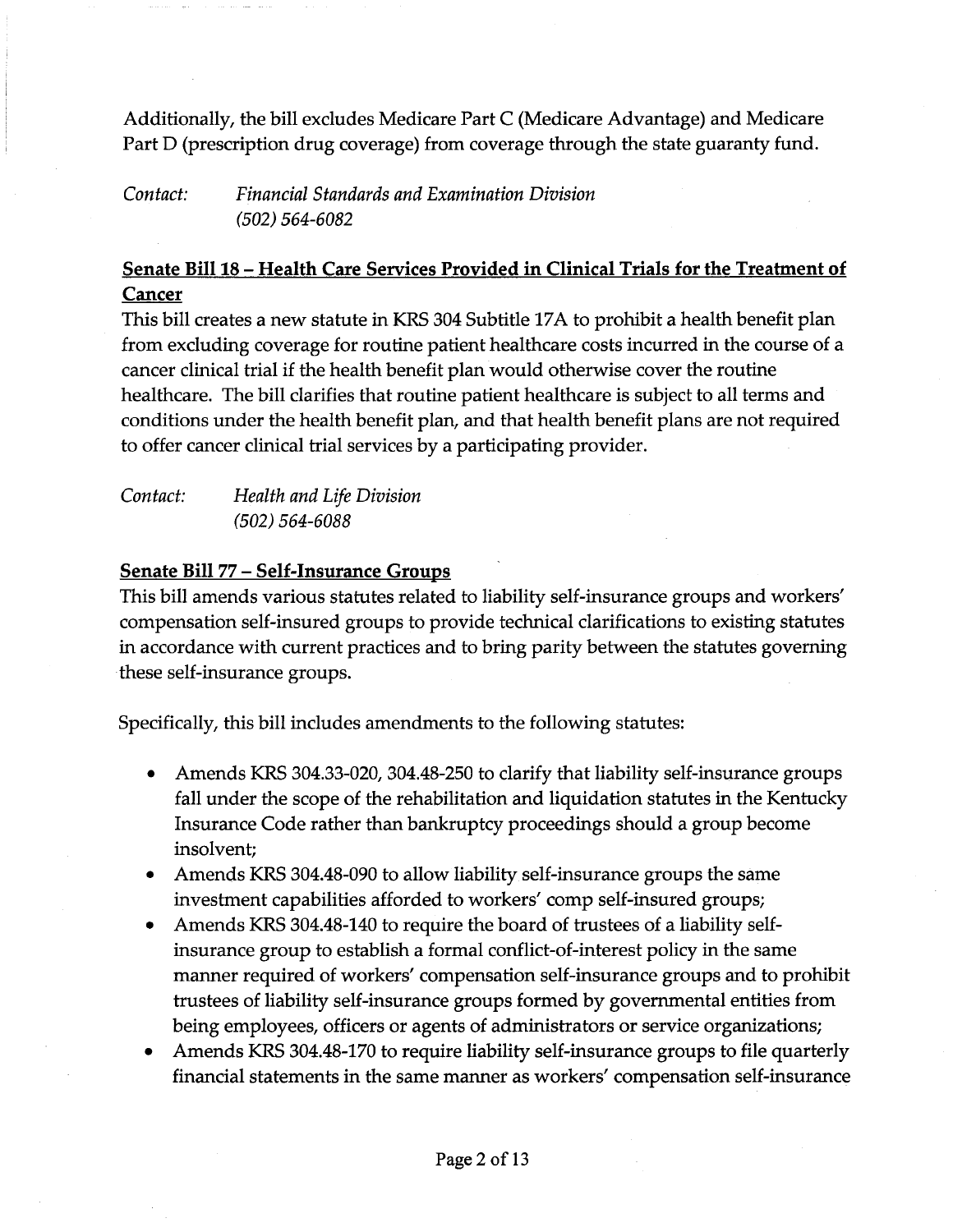groups and to require liability self-insurance groups to provide a copy of an annual financial statement to a member, upon request;

- Amends KRS 304.48-180 to clarify that the rates, underwriting guidelines and evidences of coverage are to be filed, reviewed and approved in accordance with KRS 304.13-051 and 304.14-120;
- Amends KRS 304.48-240, 304.48-260 and creates a new statute in KRS 304 Subtitle 48 to clarify that liability self-insurance groups are subject to the provisions of KRS 304 Subtitle 12 regarding unfair trade practices; and
- Amends KRS 304.50-155 to clarify that workers' compensation self-insured groups are subject to the provisions of KRS 304 Subtitle 12 regarding unfair trade practices.

## *Contact: Financial Standards and Examination Division (502) 564-6082*

# House Bill 79 - Operation of Golf Carts on Public Roads

This bill amends KRS 189.286 to delete the radius requirement, thereby allowing a local government to authorize the operation of a golf cart on any public roadway under its jurisdiction, not just those that are within five road miles of an entrance to a golf course.

*Contact: Property and Casualty Division (502) 564-6046*

# House Bill 126 - Financial Examination of Insurers; Disclosure Requirements for Life **Insurance**

With regard to the financial examination of insurers, this bill amends the following statutes:

- KRS 304.2-210(2) is amended to allow for the examination of each domestic insurer not less than every five (5) years rather than every three (3) years;
- KRS 304.2-320 is amended to require entities seeking a merger, acquisition or other change of control to be responsible for the cost of the public hearing notice;
- KRS 304.3-242 is amended to adopt the updates to the NAIC Property and Casualty Actuarial Opinion Model Law. The primary updates include the requirement that insurers file an actuarial opinion summary in addition to the statement of actuarial opinion; and
- KRS 304.3-180 is amended to require insurers to rotate accountants every five (5) years as opposed to seven (7) years.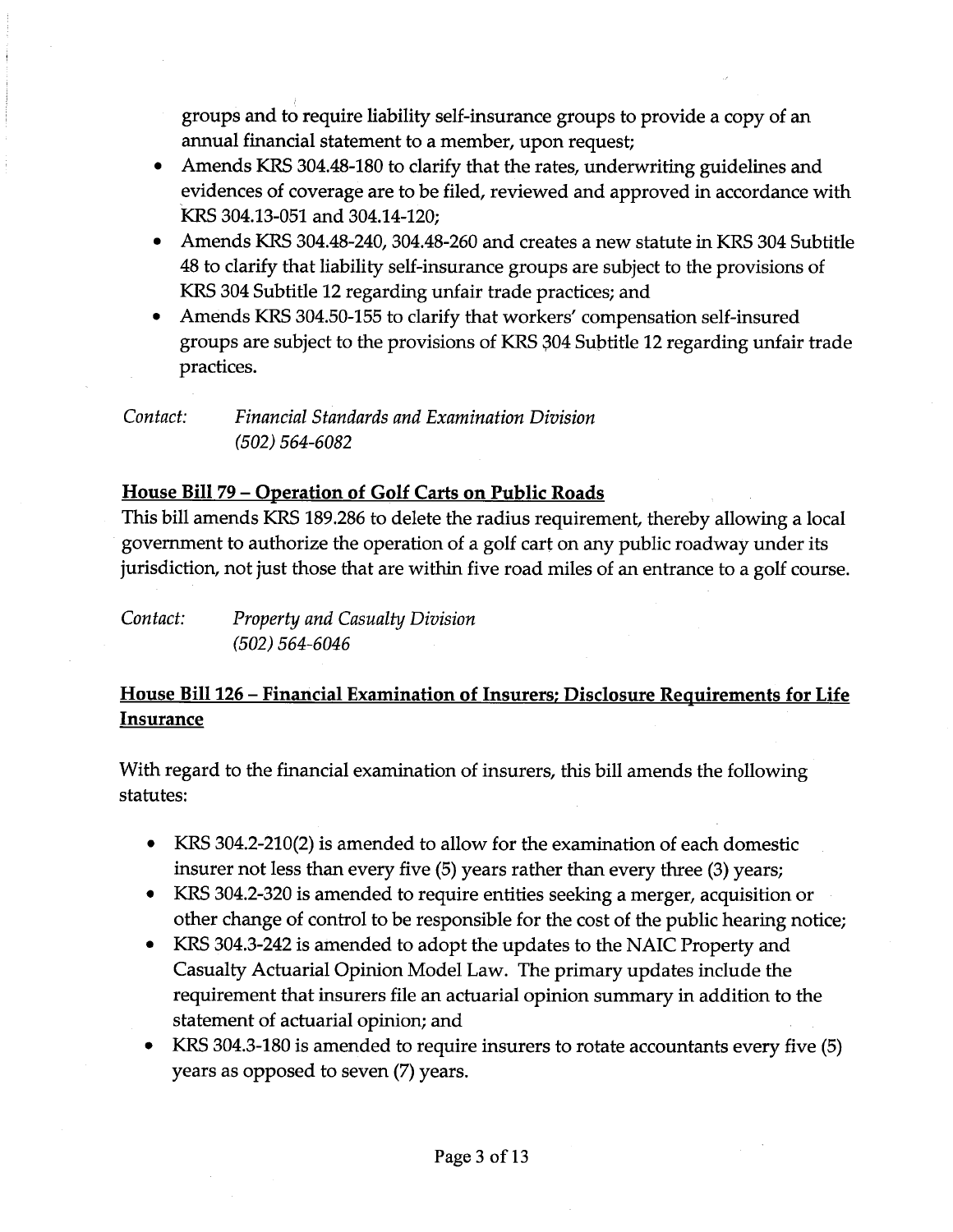Additionally, this bill creates a new statute in KRS 304, Subtitle 15 to require life insurance companies to provide a disclosure to insureds who are at least 60 years old and insureds that are known by the insurer to be chronically or terminally ill when:

 $\left($ 

- An owner of a life insurance policy requests to surrender or accelerate a death benefit under the life insurance policy, or
- The life insurance company sends a notice of lapse to the owner.

The Department of Insurance is required to develop the notice through an administrative regulation. The notice is required to:

- State that life insurance is a critical part of a broader financial plan;
- Inform the consumer that alternatives to lapse or surrender of the policy exist;
- Provide the consumer with a general description of life settlements and state that life settlements are a regulated transaction in Kentucky;
- Provide the consumer with a general description of common products and services available to owners of life insurance policies prior to lapse or surrender of a policy; and
- Include a statement that advises the consumer that the products or services described in the notice mayor may not be available to the recipient depending on a number of circumstances and to encourage the consumer to contact his or her financial advisor for further assistance or advice.

The bill also permits the Department of Insurance to promulgate a regulation to exempt life insurance policies of less than \$100,000 from the notice requirements.

*Contact: Financial Standards and Examination Division (502) 564-6082*

> *Health and Life Division (502) 564-6088*

# **House** Bill 159 - **Behavioral Disorders**

This bill establishes a license and an oversight board for behavior analysts and assistant behavior analysts. Additionally, the bill requires coverage in health benefit plans for the diagnosis and treatment of autism spectrum disorders.

With regard to large group health benefit plans, including the state employee health plan, the bill creates a new statute in KRS 304, Subtitle 17A to: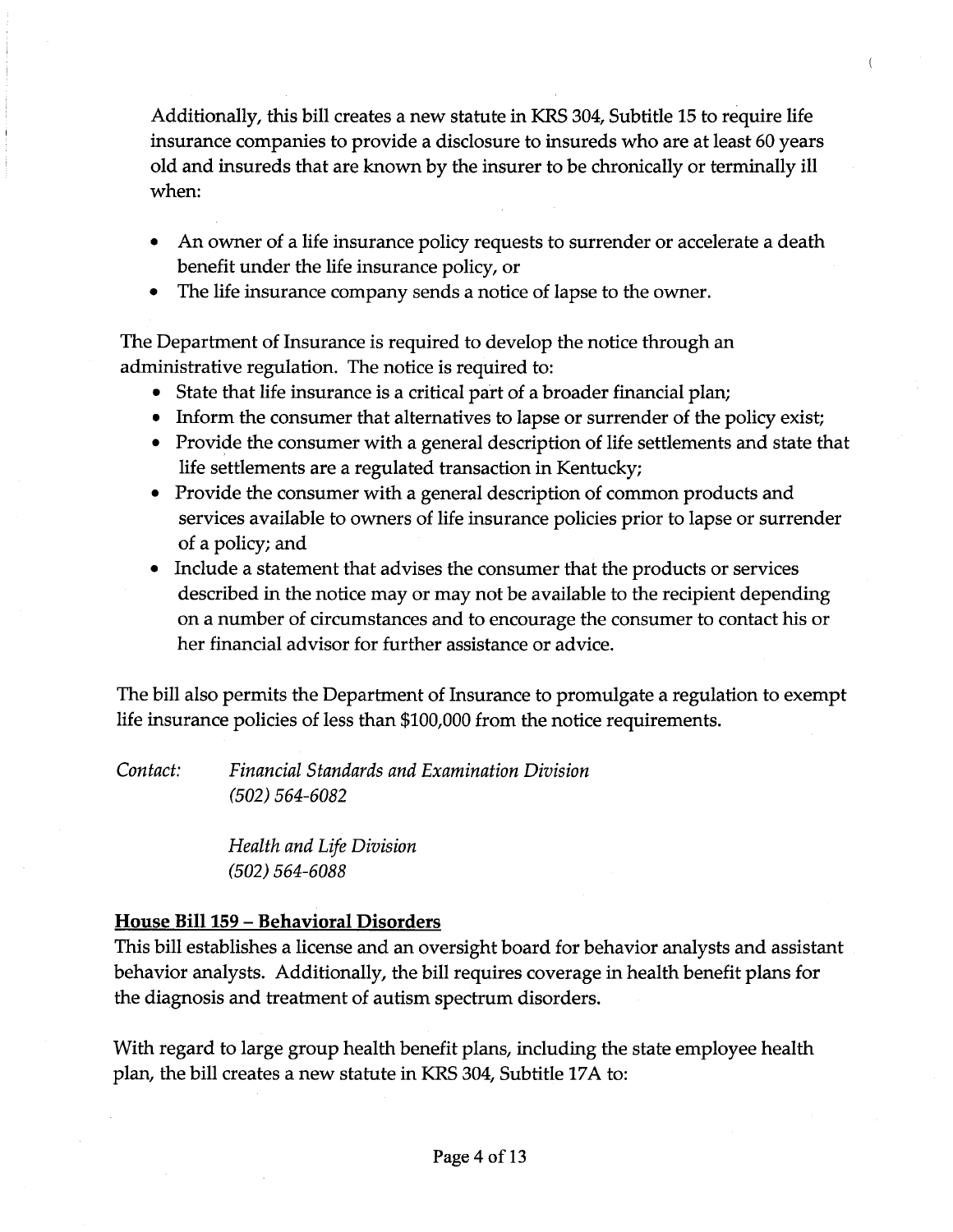- Require a maximum annual benefit of \$50,000 per individual for individuals between the ages of 1 through 6, and a maximum annual benefit of \$1,000 monthly per individual for individuals between the ages of 7 through 21;
- Prohibit an insurer from refusing to issue coverage or from terminating or nonrenewing coverage to an individual solely because the individual is diagnosed with or has received treatment for any of the autism spectrum disorders;
- Prohibit coverage limits for the number of visits an individual may make to an autism services provider;
- Allow an insurer to request a utilization review of that treatment annually, unless the insurer and health care provider agree to a more frequent review; and
- Allow copayments, coinsurance and deductibles that are the same as other medical services.

The bill specifies that an insurer is not required to:

- Provide benefits for services included in an individualized family service plan, an individualized education program, an individualized service plan or other publicly funded programs; and
- Reimburse for services, supplies or equipment for services
	- o for which the insured has no legal obligation to pay in the absence of insurance;
	- o provided by a publicly funded program;
	- o performed by a relative for which no charge would be made in the absence of insurance; and
	- o provided by persons who are not licensed as required by law.

These provisions become effective for policies issued or renewed 30 days after the effective date of the bill, January 1, 2011.

For individual and small group health benefit plans, this bill amends KRS 304.17A-143 to:

- Increase the monthly benefit from \$500 to \$1,000;
- Expand the age from individuals 2 through 21 to 1 through 21;
- Require the following coverage for the treatment of autism spectrum disorders:
	- o Pharmacy care, if the plan includes pharmacy coverage;
	- o Psychiatric care;
	- o Psychological care;
	- o Therapeutic care;
	- o Applied behavior analysis; and
	- o Habilitative and rehabilitative; and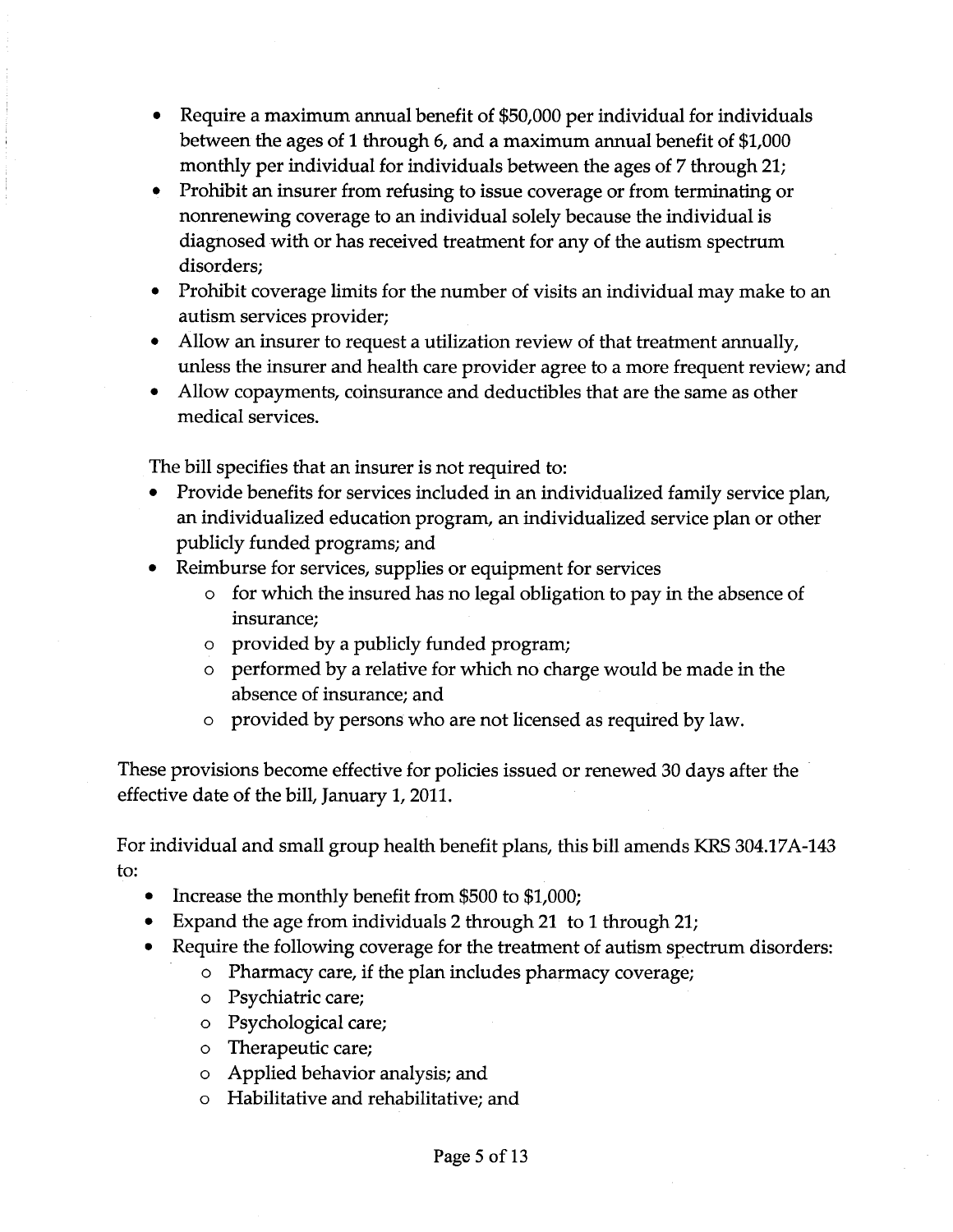• Repeal the requirement for coverage for respite care.

Finally, the bill defines numerous terms related to all market segments including:

- Applied behavior analysis;
- Autism services provider;
- Autism spectrum disorders;
- Diagnosis of autism spectrum disorders;
- Habilitative or rehabilitative care;
- Medicare care:
- Pharmacy care;
- Psychiatric care;
- Psychological care;
- Therapeutic care; and
- Treatment for autism spectrum disorders.

# *Contact: Health and Life Division (502) 564-6088*

House Bill 165 - Kentucky Access/Contribution rates in employer-sponsored plans This bill makes various changes to the statutes governing Kentucky Access. Specifically, this bill:

- Amends KRS 304.17B-015 (4) to clarify that HIPAA eligible individuals cannot be eligible for other group coverage but could be eligible for other individual coverage;
- Amends KRS 304.17B-015 (2) to clarify that dependents of HIPAA eligible individuals are required to have current residency and not twelve (12) months of residency;
- Amends KRS 304.17B-015(4) to remove a loophole that allows dependents to be eligible for Kentucky Access even if the group coverage has been waived and to clarify those individuals who are permitted to payor reimburse, directly or indirectly, for a member's Kentucky Access premium in accordance with the intent of the program as a market of last resort for individuals; and
- Amends KRS 304.17B-019 to remove the requirement that one plan shall be the standard health benefit plan.

Additionally, this bill amends KRS 344.040 to allow employers to charge smokers a higher rate for an employer-sponsored health plan and to offer incentives for smoking cessation.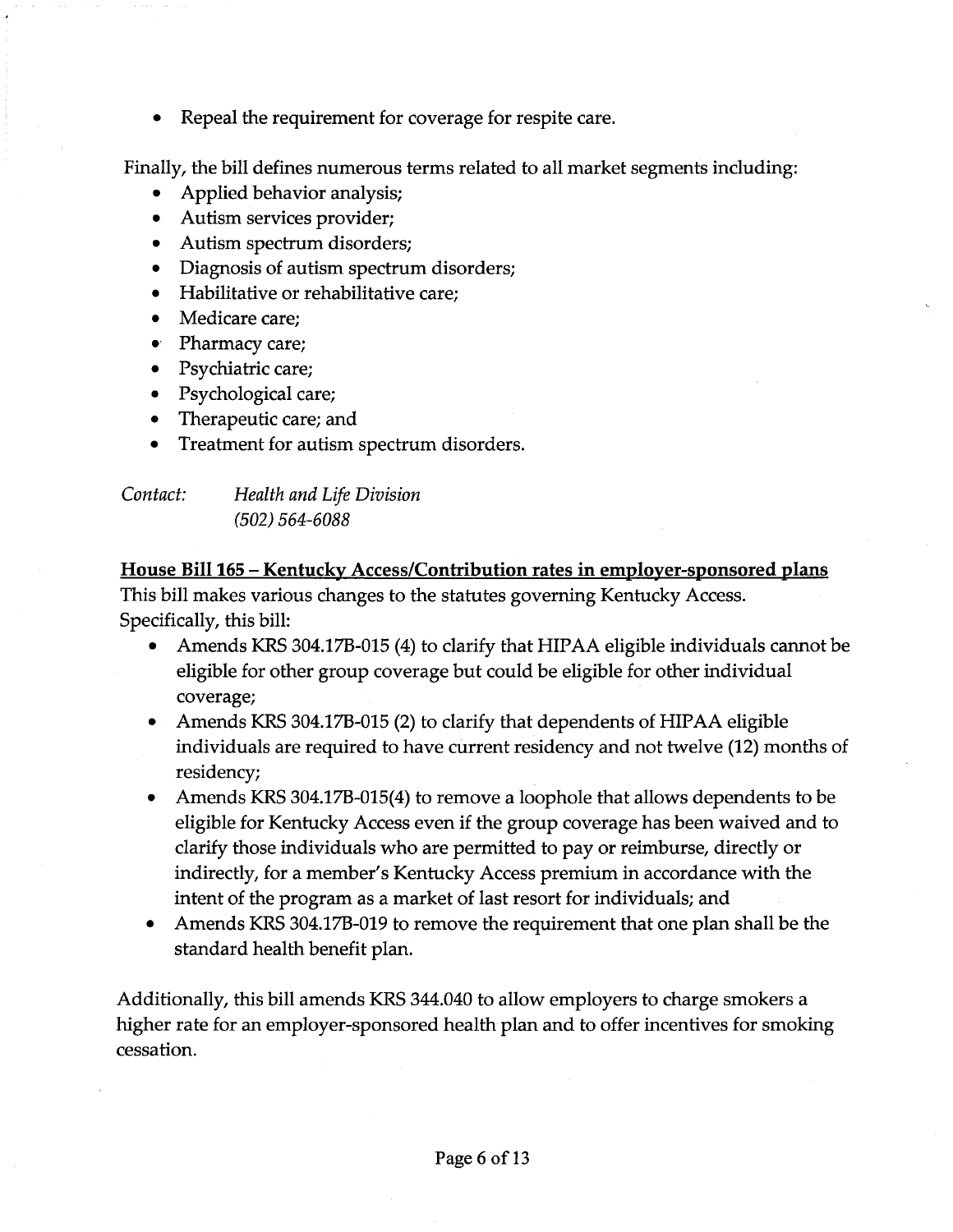*Contact: Kentucky Access Division (502) 573-1026*

### **House Bill 233 - Insurance Agent and Insurance Adjuster Licensing**

This proposal includes changes to the insurance producer licensing requirements and the insurance adjuster licensing requirements to bring Kentucky's statutes into conformity with model licensing requirements being adopted nationwide.

The bill makes the following specific changes:

- Amends various definitions to:
	- o Move the definitions for Rental Vehicle Agent and Rental Vehicle Agent Managing Employee from KRS 304.9-501 to the general definitions statute; and
	- o Update the definitions of agent; apprentice, public, independent and staff adjusters; catastrophe and negotiate to reflect the new uniform definitions;
- Amends KRS 304.9-105 to clarify that a license will "terminate" rather than be revoked if a producer fails to provide proof of financial responsibility;
- Amends KRS 304.9-133 to remove the requirement that business entities file an annual report of all designated individuals who were not terminated on or prior to December 31;
- Amends KRS 304.9-150 to remove the requirement that an application be accompanied by:
	- o A certificate issued by the Secretary of State, if the applicant is a business entity; and
	- o A certificate of an assumed name;
- Amends KRS 304.9-230 to add rental vehicle as a limited line of authority;
- Amends KRS 304.9-260 to:
	- o Add independent and public adjusters to the requirements to demonstrate proof of completion of continuing education requirements in conjunction with a license renewal; and
	- o Remove language to clarify that:
		- a penalty for failure to comply with the renewal procedures will be assessed from the first day after expiration; and
		- the producer will have a sixty (60) day grace period before the license will expire to provide continuing education compliance documentation, renewal fee, and penalty fee;
- Amends KRS 304.9-280 to clarify that the subsection applies to termination without cause;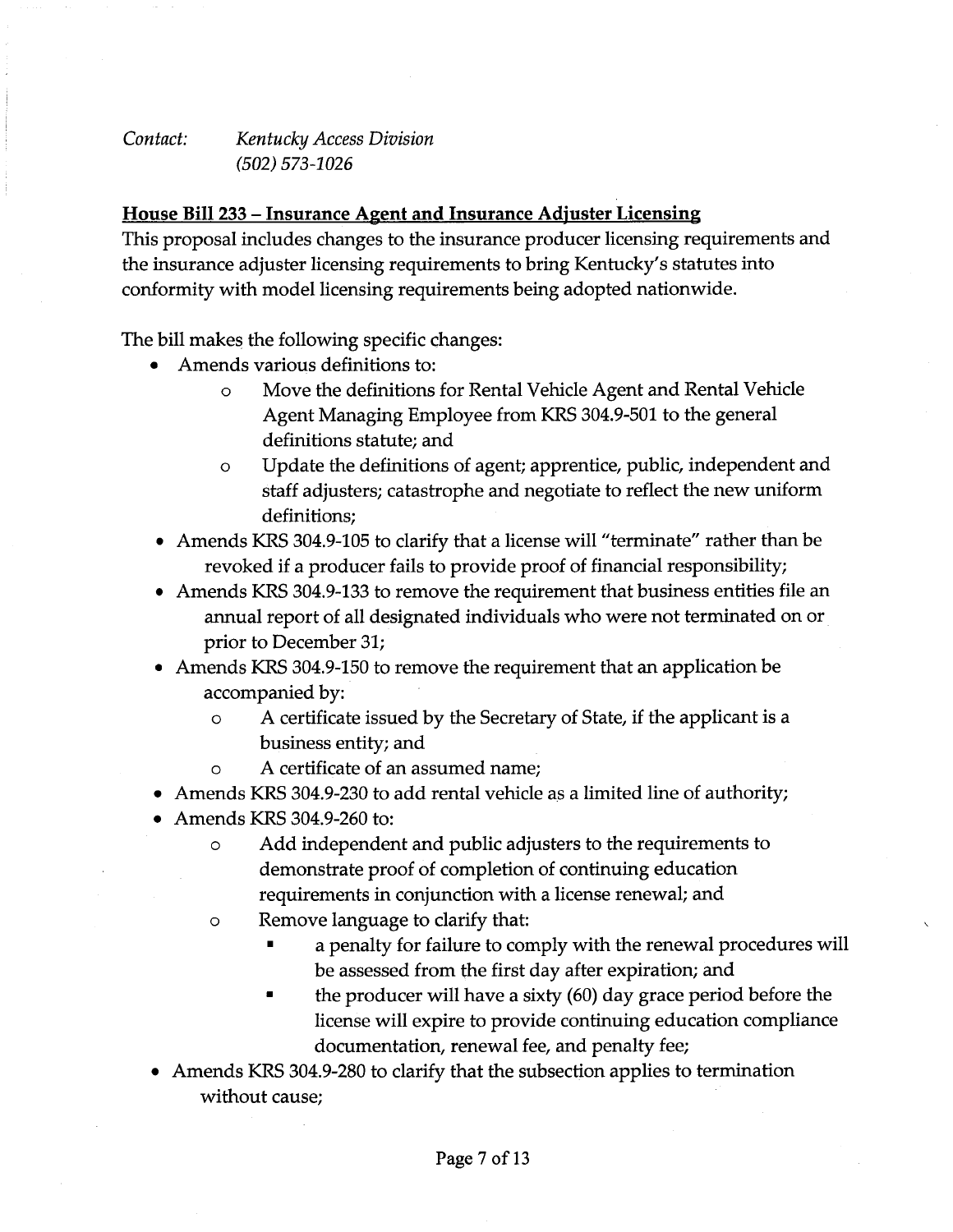- Amends KRS 304.9-295 to:
	- o Remove the requirement that twelve (12) of the twenty-four (24) required continuing education hours be classroom hours;
	- o Require independent and public adjusters to complete twenty-four (24) hours of continuing education, including three (3) hours in ethics, beginning July 31, 2012; and
	- o Clarify that a license will expire rather than terminate for noncompliance with the continuing education requirements;
- Amends KRS 304.9-421 to remove the requirement that an individual receiving override commissions be licensed;
- Amends KRS 304.9-430 to adopt uniform provisions for the licensing of adjusters to:
	- o Add uniform definitions for independent adjuster; staff adjuster and public adjuster;
	- o Establish licensing requirements for an individual license and a business entity license;
	- o Require public adjusters to file proof of financial responsibility with the Department in the form of a \$20,000 surety bond or cash bond;
	- o Remove the requirement for independent, staff and apprentice \_ adjusters to file proof of financial responsibility with the Department;
	- o Set forth the lines of authority applicable to an independent or staff adjuster and the lines of authority applicable to a public adjuster;
	- o Set forth exceptions to licensure for an independent adjuster and for a public adjuster;
	- o Create a process for temporary registration for emergency independent or staff adjusters during a declared catastrophe; and
	- o Establish the process for the licensing of a nonresident independent, staff or public adjuster;
- Creates two new statute in KRS Chapter 304, Subtitle 9 to set forth:
	- o Specific provisions that must be contained in all contracts for services between a public adjuster and an insured;
	- o Limitations on compensation for a public adjuster;
	- o Disclosures that must be provided to the insured;
	- o Rescission rights for the insured;
	- o Requirements for the establishment of an escrow or trust account for funds received toward the settlement of a claim;
	- o Record keeping requirements for a public adjuster and an independent adjuster; and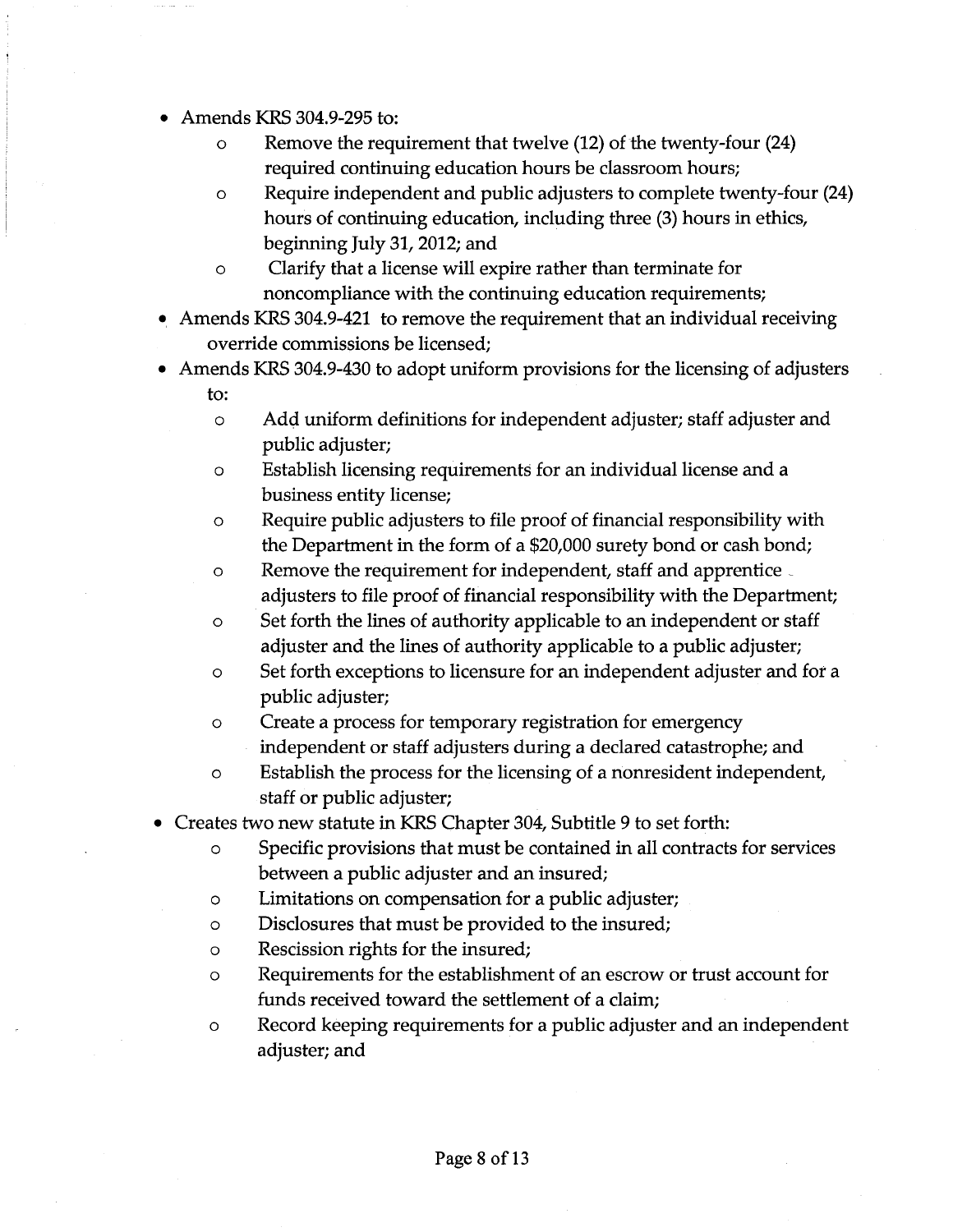- o Amends KRS 304.9-432 to establish licensing requirements for an apprentice adjuster and set forth limitations for an apprentice adjuster license;
- Amends KRS 304.9-505 and 304.9-507 to provide conforming changes in that rental vehicle agents will now be governed by general statutes related to limited lines of authority; and
- Repeals the following statutes as they are no longer necessary in that their contents have been incorporated into other, general statutes related to limited lines of authority;
	- o KRS 304.9-070 -"Adjuster" defined;
	- o KRS 304.9-485 Licensing of specialty credit insurance producers; authorization of employees or representatives; rights and limitations;
	- o KRS 304.9-501 Definitions for KRS 304.9-501 to 304.9-513;
	- o KRS 304.9-503 License to act as rental vehicle agent; registration for each business location; application for license; and
	- o KRS 304.9-513 Penalties; educational materials to be provided to executive director; commissions and other compensation; renewal of licenses; administrative regulations.

*Contact: Agent Licensing Division (502) 564-6004*

# **House Bill 241 - Captive Insurers**

This bill contains the following amendments to Kentucky's captive insurer law:

- Amends various definitions in KRS 304.49-010;
- Amends KRS 304.49-040 to provide for a two tier minimum capitalization structure of \$250,000 and \$500,000 (the Commissioner may require additional capital);
- Amends KRS 304.49-050 to provide the Department with options for administrative action if a dividend is paid in a manner inconsistent with an approved plan;
- Amends KRS 304.49-060 to adopt coordinating amendments to the 2007 changes to Kentucky corporation, LLC and LLP statutes to:
	- o Provide that all captives may form as a LLC, LLP or business trust;
	- o Provide that captives may enter into mergers and other corporate transactions permitted by the Kentucky corporation laws; and
	- o Require one incorporator rather than three;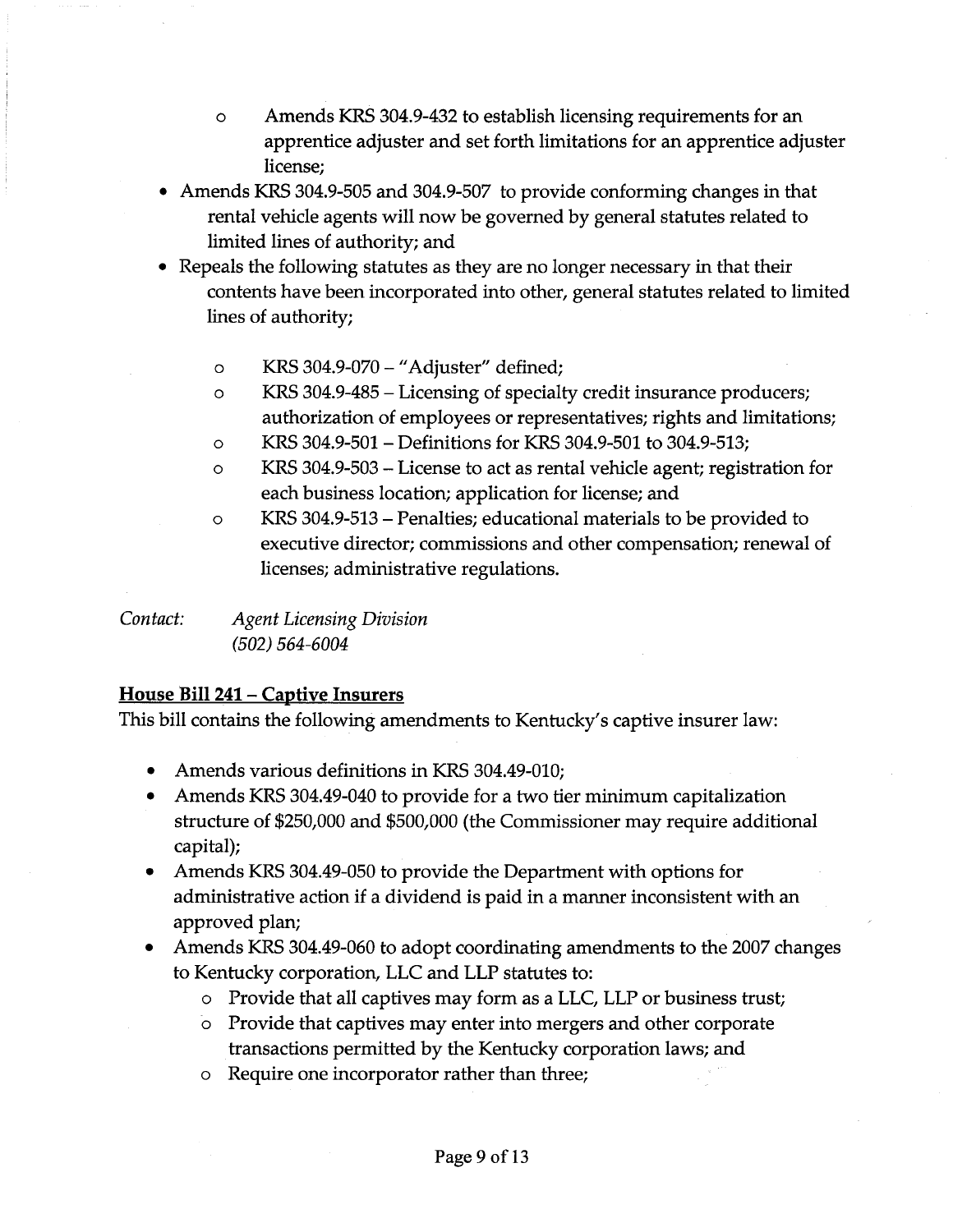- Amends KRS 304.49-070 to incorporate various minor changes for streamlining financial filings and clarifying optional filings and reporting requirements for captives with non-traditional fiscal year accounting schedules;
- Amends KRS 304.49-100 to require captives to have a written investment plan that is filed with the Department;
- Amends KRS 304.49-110 and 304.9-130 to expand reinsurance options for captives and risk retention groups;
- Amends KRS 304.49-170 to allow the promulgation of administrative regulations establishing standards to ensure control of any controlled unaffiliated business to be insured by a pure captive insurer;
- Amends KRS 304.49-220 to create a deadline for the transfer of a percentage of premium tax revenue paid by captive insurers from the Department of Revenue to the Department of Insurance; and
- Amends KRS 304.49-226 to require loans to parents and affiliates to be preapproved.

*Contact: Financial Standards and Examination Division (502) 564-6082*

# House Bill 268 - Mine Subsidence

This bill amends KRS 304.44-030 and KRS 304.44-050 to:

- Increase the reinsurance limits for damages to structures due to mine subsidence from \$100,000 to \$300,000; and
- Add coverage of up to \$25,000 for living expenses incurred by the owners of a residence who has been temporarily displaced as the direct result of damage to the residence caused by mine subsidence.

*Contact: Property and Casualty Division (502) 564-6046*

# House Bill 278 - Local Government Premium Taxes

This bill makes technical clarifications to HB 524 enacted during the 2008 Regular Session. Specifically, the bill:

- Amends KRS 91A.0804 to clarify that the exclusive remedy began on July 15, 2008 (the effective date of HB 524);
- Amends KRS 91A.0810 to clarify that the disclosure notice is applicable to new business in addition to renewal business; and
- Amends KRS 304.10-180 to make the disclosure requirements applicable to surplus lines brokers.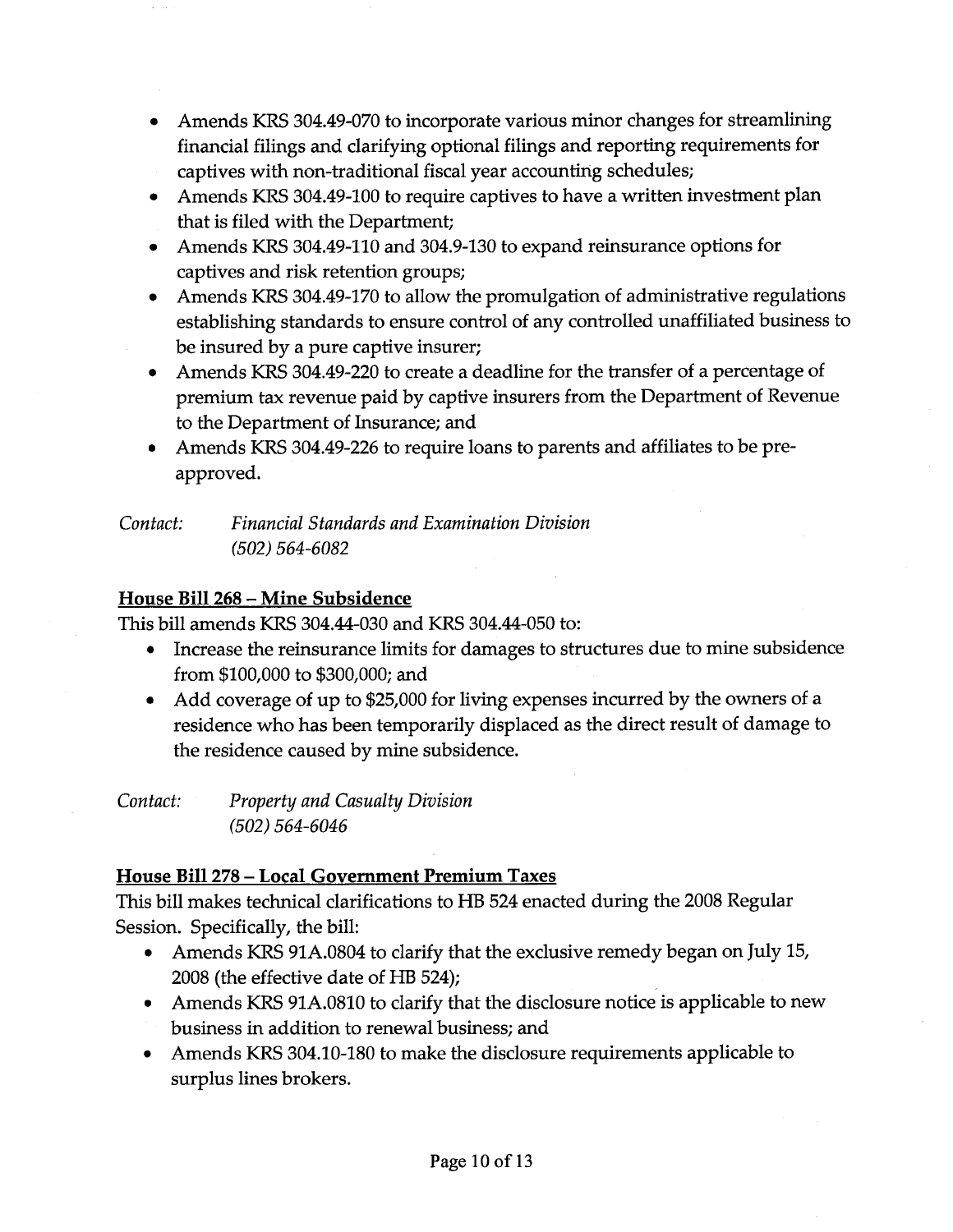Additionally, the bill includes language to exempt from local government premium taxes premiums paid by non-profit self-insurance groups whose membership consists of cities, counties, charter county governments, urban-county governments, consolidated local governments, school districts, or any other political subdivisions of the Commonwealth. This exemption is applicable for the fiscal year beginning July I, 2010 and expires June 30, 2012.

*Contact: Consumer Protection Division (502) 564-6034*

### **House Bill 284 - Department of Insurance Housekeeping**

This bill includes various technical corrections and clarifications to Kentucky's Insurance Code. Specifically, this bill:

- Amends KRS 304.11-020, subsection (2)(d) and (e) to clarify that the statute does apply to exempt commercial policyholders;
- Repeals subsection (1) and (2) of KRS 304.13-053 regarding the mandated workers' compensation rate adjustments as these subsections are obsolete following the enactment of HB 1 in 1996;
- Amends KRS 304.14-435 to clarify that all forms, not just applications, can be translated in a language other than English;
- Amends KRS 304.14-545, 304.14-622 and 304.17-415 to remove the word "individual" because "individual" is listed after "individually marketed";
- Amends KRS 304.14-615 to add the inadvertently omitted word "costs" in the disclosure requirements in subsection (9)(d)2;
- Amends KRS 304.15-350 to correct a cross-reference;
- Amends KRS 304.15-717(7) to clarify that an antifraud plan is required to be filed with the Department;
- Repeals KRS 304.17A-071 relating to the Kentucky Health Purchasing Alliance as this statute is now obsolete;
- Amends subsection (9)(a) of KRS 304.33-430 to reference subsections (3) through  $(7)$  rather than  $(2)$  through  $(7)$ ;
- Amends KRS 304.39-060 to remove the requirement to file a no-fault rejection form with each policy offered to a prospective applicant;
- Amends KRS 304.40-075 to require requests for medical malpractice premium reimbursement to be submitted no later than one (1) year from the expiration of the policy for which the reimbursement is being requested;
- Amends KRS 304.45-050 to correct a reference; and
- Amends KRS 304.47-020 to raise the felony amount from \$300 to \$500. (Other felony amounts were raised in 2009 in HB 369.)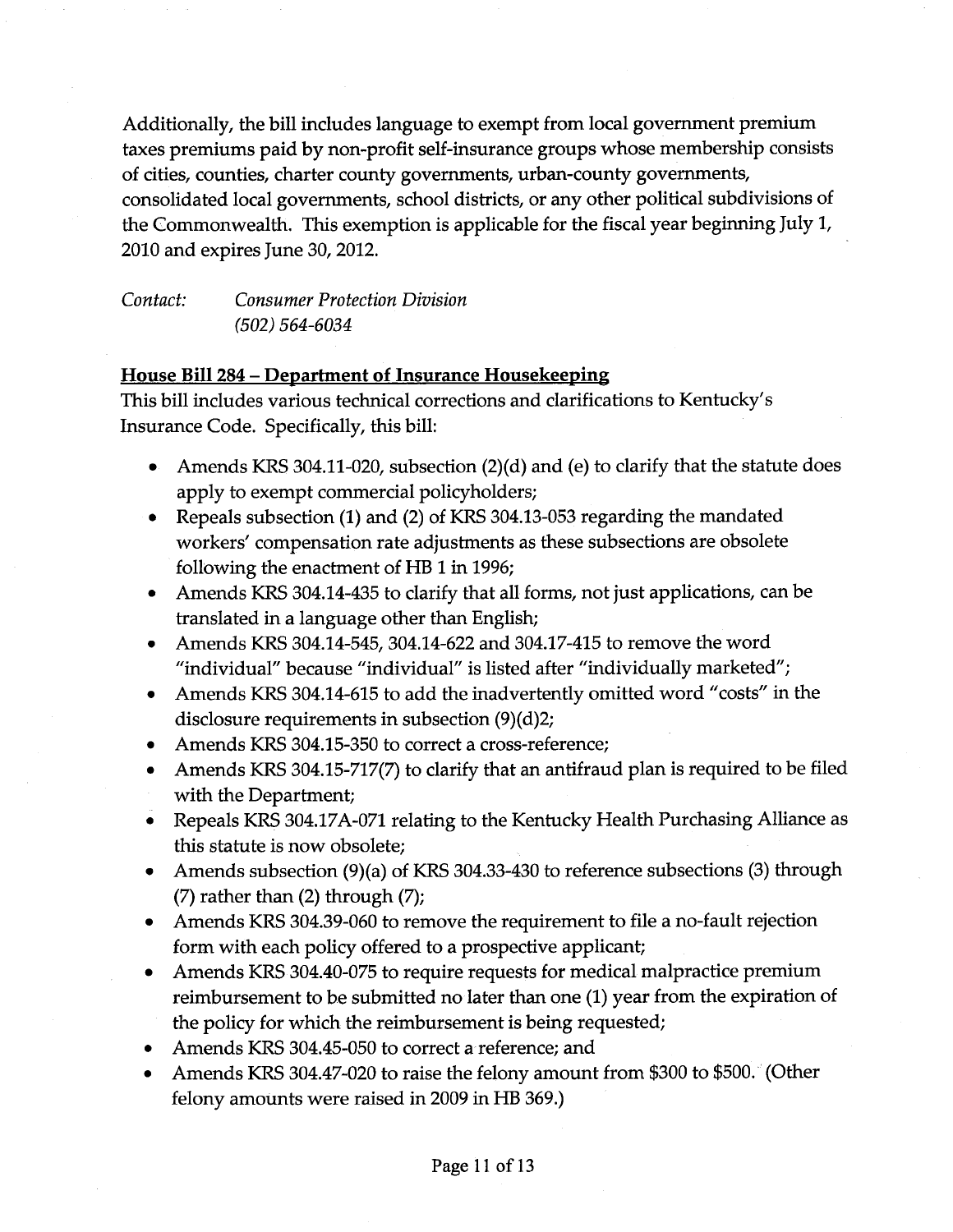Additionally, this bill amends KRS 342.817 to require the Kentucky Employers Mutual Insurance Authority to file rates individually for the voluntary market and the market of last resort with the Department of Insurance. The bill requires the Department of Insurance to specify the forms for rate filing through an administrative regulation.

*Contact: Health and Life Division (502) 564-6088*

> *Property and Casualty Division (502) 564-6046*

*Insurance Fraud Investigation Division (502) 564-1461*

#### House Bill 393 - Public Protection Cabinet Reorganization ,

This bill ratified Executive Order 2009-535, which created the Department of Insurance, headed by a Commissioner, and abolished the Office of Insurance, headed by an Executive Director.

*Contact: Commissioner's Office (502) 564-6026*

# House Bill 415 - Use of Personal Communication Device While Operating a Motor Vehicle

This bill creates a new statute in KRS Chapter 189 to prohibit a person from writing, sending or reading text-based communication, including communications referred to as a text message, instant message or electronic mail, while operating a motor vehicle that is in motion on the traveled portion of a roadway. The bill includes the following exceptions:

- The use of a GPS feature of a personal communication device;
- The reading, selecting or entering of a telephone number or name in a personal communication device for the purpose of making a phone call;
- An operator of an emergency or public safety vehicle, when the use of the personal communication device is an essential function of the operator's official duties; or
- Writing a text message on a personal communication device to report illegal activity, summon medical help, summon a law enforcement or public safety agency, or prevent injury to a person or property.